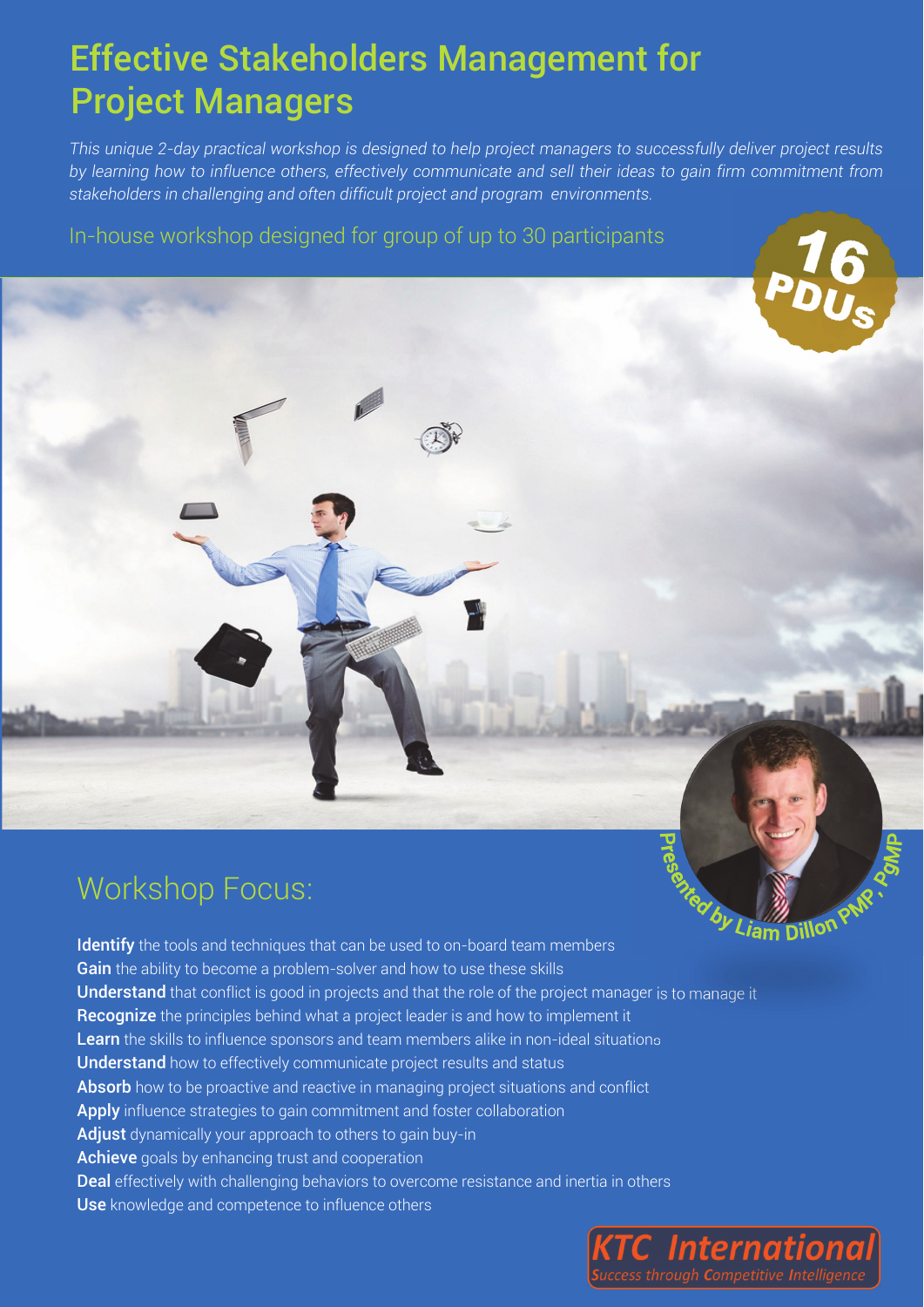# Effective Stakeholders Management for Project Managers

In-house workshop designed for group of up to 30 participants



### Overview:

Projects are not just about initiating, planning, controlling and closing. Successful project managers have the ability to react, manage problems, deal with conflict and influence others without direct or formal authority. This course will show you how to master these key stakeholder management skills.

The skills range from conflict resolution to how to gain the buy-in from project team members and sponsors. The project manager must have interchangeable skills to drive positive outcomes, which in the end deliver end-results on time and within budget & scope. This workshop will help participants master the following 'stakeholder management' skills to become more effective in their role:

- Sponsor engagement by ensuring the right results with the right people
- $\triangleright$  Ability to serve your team which is **Servant Leadership**
- $\triangleright$  Being a Critical Thinker to question and challenge, and adapt new ideas and frameworks to suit different contexts
- $\triangleright$  Be a **Sales Person** by focusing on achieving value and realizing benefits by thinking about what the project will achieve
- $\triangleright$  Think about others' **Communication Values** with the skills in developing and adapting project information and reporting
- $\triangleright$  Be a **Problem Solver** to structure problems, seek out facts, engage with others, be innovative and creative in developing solutions
- $\triangleright$  Develop and practice **Negotiation Skills** both within the project team and external to the team with other stakeholders, sponsors, contractors.
- Manage YOUR development and understand how to get to best from you as the Project Manager

## About the Workshop Leader:

B.Tech., M.Eng.Sc., MPM, PMP®, PMI-ACP®, PMI-RMP®, PMI-SP®, PGMP®



Mr. Liam Dillon is a Senior Consultant and Managing Direction of international training & consulting firm, Turlon & Associates.

Liam specializes in Project Management, Program Management, Agile Project Management, Project and Program Risk Management, Contract Management and Project, Program and Portfolio Leadership.

Liam holds a Master of Science degree in Project Management and is one of the few practitioners to hold multiple project and program management accreditation from the Project Management Institute (PMI®). Liam has over 23 years' professional experience. During that time, he has led some significant global IT and Infrastructure

projects and programs for various industries.

Liam currently works across various industries with the following consultancy objectives:

- The management, development and delivery of an extensive range of project, program and portfolio management training programs for companies and colleges.
- Working with companies on delivering and developing and maintaining project, program and portfolio management excellence.
- Working with various blue-chip companies, on a consultancy basis, in growing levels of project and program management maturity

Coupled with his industrial experience, Liam spends time training and coaching in USA, Middle-East, Asia and Europe on the topics of project and program management and Lean-Agile implementations. Liam has served as the President of the Ireland Chapter of PMI and is currently a member PMI's Global Board Volunteer Advisory Group. Liam is coveted speaker at international conferences of the topics of project, program and portfolio management, including 2014 PMI Global Congress EMEA in Dubai.